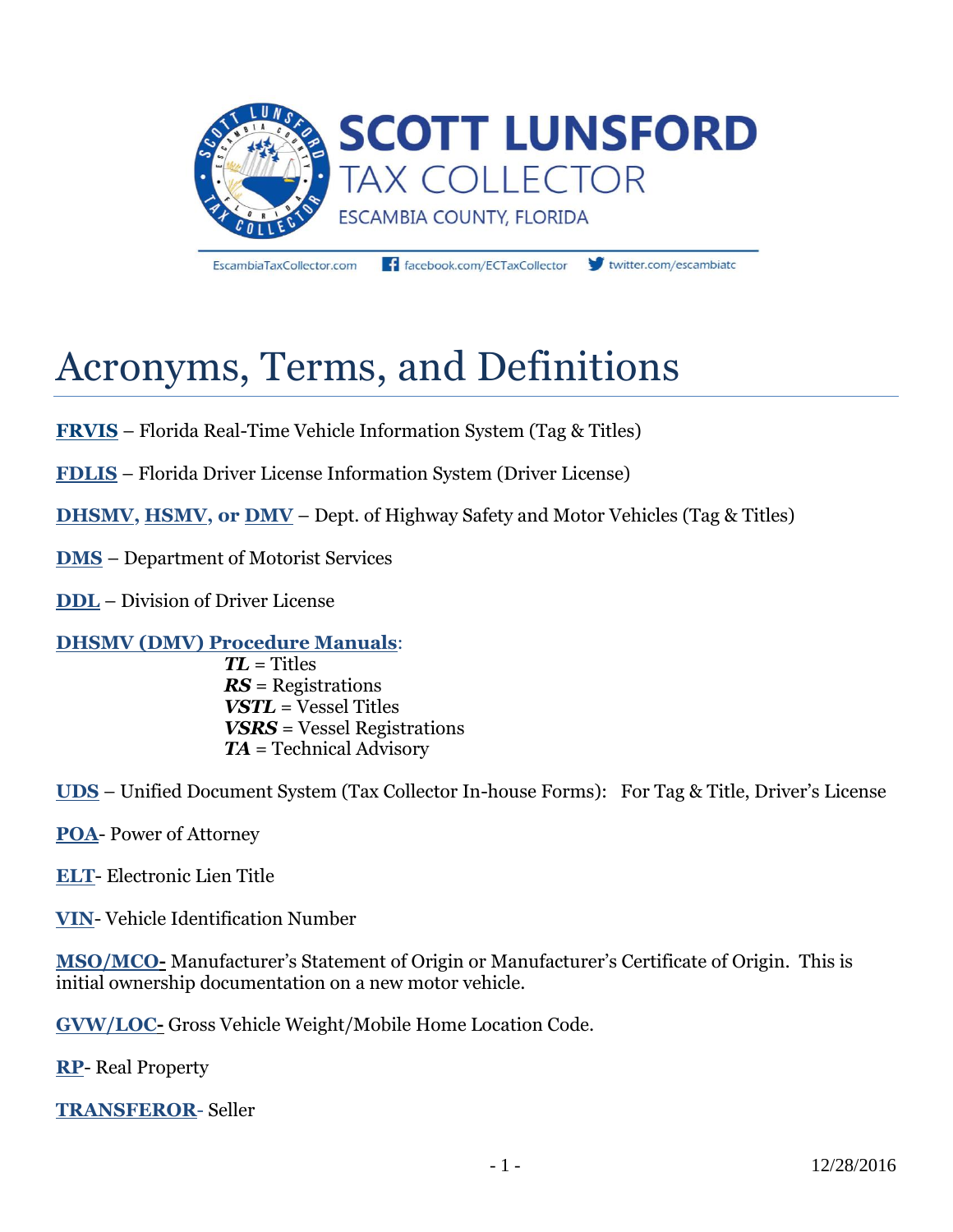#### **TRANSFEREE**- Buyer

**ALTERATION**- A strike over, erasure, ink over, white out or any other method of change to an odometer disclosure statement or odometer declaration.

**OMISSION**- Any part of a required statement that has been left out.

## Commonly Used Forms

**HSMV 82040:** APPLICATION FOR CERTIFICATE OF TITLE WITH/WITHOUT REGISTRATION.

**HSMV 82041:** APPLICATION (RECEIPT generated by Tax Collector) FOR VEHICLE/VESSEL CERTIFICATE OF TITLE AND/OR REGISTRATION.

**HSMV 82050:** NOTICE OF SALE OF MOTOR VEHICLE, MOBILE HOME OR VESSEL.

**HSMV 82101:** APPLICATION FOR DUPLICATE OR LOST IN TRANSIT MOTOR VEHICLE, MOBILE HOME OR VESSEL TITLE CERTIFICATE.

**HSMV 82139:** APPLICATION FOR NOTICE OF LIEN / ASSIGNMENT OF LIEN OR NOTICE TO FIRST LIENHOLDER OF SUBSWQUENT LIEN.

**HSMV 82260:** LIEN SATISFACTION.

**HSMV 82994:** MOTOR VEHICLE DEALER TITLE REASSIGNMENT SUPPLEMENT (Not Available On-Line).

**HSMV 82995:** MOTOR VEHICLE *SECURE* POWER OF ATTORNEY/ODOMETER DISCLOSURE (Not Available On-Line).

**HSMV 83146:** APPLICATION FOR REPLACEMENT LICENSE PLATE, VALIDATION DECAL OR PARKING PERMIT.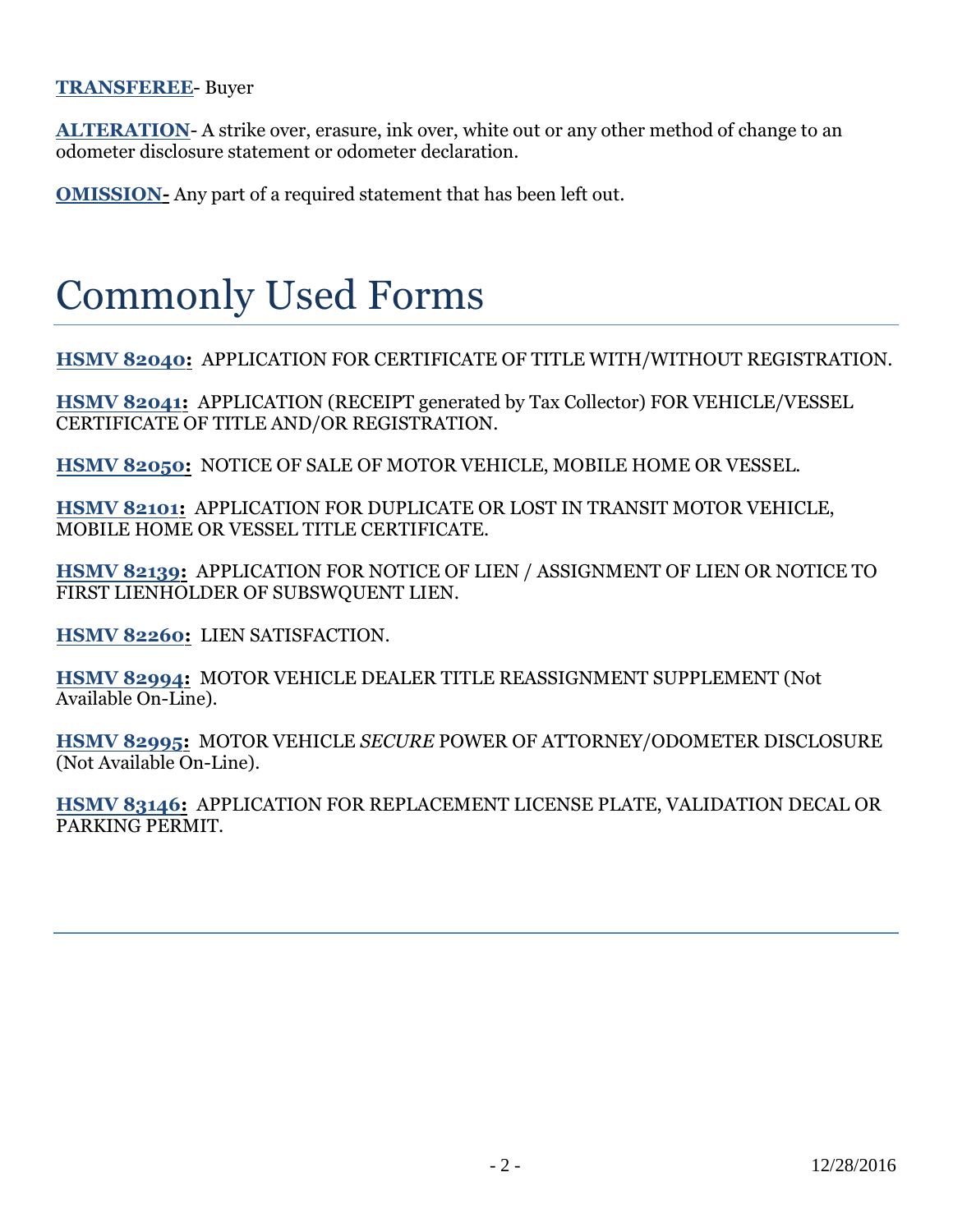## Mobile Home Procedures

One of the best ways to ensure accurate work is to familiarize you with the DMV Procedure Manual. This is the resource we use to answer questions and verify information. When you become familiar with the manual, you will save time and improve the quality of your work. The manual is located under dealer resources on the Escambia County Tax Collector website.

Here are some of the most common Procedures used for Motor Vehicle Transactions:

### **Title and Lien Procedures:**

**TL-01-** This procedure contains information pertaining to identification and signature requirements, including out of state titles and their signature requirements.

**TL-02-** This procedure covers Power of Attorney information.

**TL-05-** This procedure deals with duplicate title applications.

**TL-08-** Everything you ever wanted to know about sales and use tax pertaining to motor vehicles can be found in this section.

**TL-10-** This covers *original* title transactions. This includes MCO/MSO's and any out of state title that is becoming a Florida title *for the first time*.

**TL-11-** This covers transfer title transactions. These would be Florida title transfers. It's *already* a Florida title and is being transferred to another individual and is *remaining* a Florida title.

**TL-13-** This procedure deals with titling requirements for recreational vehicles, mobile homes and office trailers.

**TL-16-** This covers titling information on the Landlord-Tenant Act.

**TL-23-** This procedure deals with repossessions of mobile homes for non-fulfillment of contractual obligations.

**TL-33-** This procedure has to do with lien satisfactions and alternate methods of removing liens.

**TL-39-** This procedure covers title applications for retiring a mobile home.